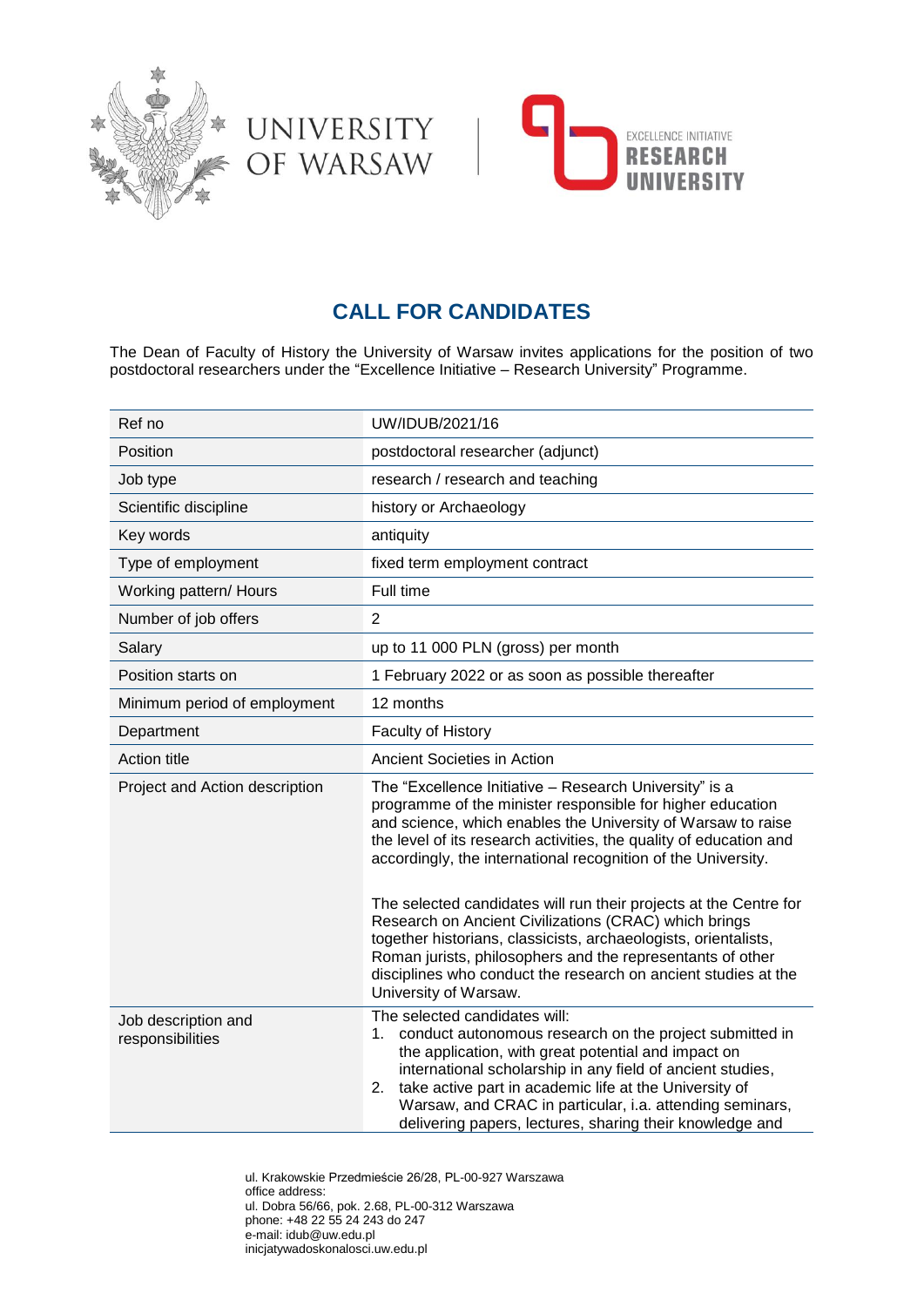| skills with other members of the academic community at<br>UW,<br>3.<br>disseminate results of their research through conference<br>presentations and particularly publications affiliated with<br>the UW and published in leading international journals and<br>publishing houses,<br>actively contribute to strengthening the international<br>4.<br>position of the UW,<br>5. collaborate with university administration in all matters<br>related to the project,<br>teach (OPTIONAL).<br>6. |
|-------------------------------------------------------------------------------------------------------------------------------------------------------------------------------------------------------------------------------------------------------------------------------------------------------------------------------------------------------------------------------------------------------------------------------------------------------------------------------------------------|
| Essential:                                                                                                                                                                                                                                                                                                                                                                                                                                                                                      |
| fulfilment of the conditions set out in the Act of 20 July<br>$\bullet$<br>2018. - Law on Higher Education and Science (Prawo o<br>szkolnictwie wyższym i nauce - Dz. U. z 2021 r. poz. 478 z<br>późn. zm.) and the UW Statute (Resolution No. 443 of the<br>UW Senate of 26 June 2019, Monitor item 190);                                                                                                                                                                                      |
| a doctoral degree in any field of ancient studies such as<br>$\bullet$<br>history, classics, oriental studies, archaeology, Roman law,<br>religious studies, philosophy or similar,                                                                                                                                                                                                                                                                                                             |
| documented experience in research within the field of<br>$\bullet$<br>ancient studies.                                                                                                                                                                                                                                                                                                                                                                                                          |
| proven active participation in international academic life,<br>$\bullet$                                                                                                                                                                                                                                                                                                                                                                                                                        |
| well-argued excellent research project dealing with any<br>$\bullet$<br>period of Antiquity,                                                                                                                                                                                                                                                                                                                                                                                                    |
| excellent knowledge of English (corresponding min. to<br>$\bullet$<br>level C1),                                                                                                                                                                                                                                                                                                                                                                                                                |
| excellent communication skills, including the ability to<br>$\bullet$<br>present research results and write for publication,                                                                                                                                                                                                                                                                                                                                                                    |
| ability and willingness to work as part of a scholarly<br>$\bullet$<br>community, share insights and findings, and engage in<br>collaboration,                                                                                                                                                                                                                                                                                                                                                  |
| ability to complete projects and work to a deadline.                                                                                                                                                                                                                                                                                                                                                                                                                                            |
| Desirable:                                                                                                                                                                                                                                                                                                                                                                                                                                                                                      |
| specific plans of collaboration (e.g.to apply for further<br>$\bullet$<br>research grants affiliated with at the University of Warsaw),                                                                                                                                                                                                                                                                                                                                                         |
| specific publications plans,                                                                                                                                                                                                                                                                                                                                                                                                                                                                    |
| research experience outside of Poland.                                                                                                                                                                                                                                                                                                                                                                                                                                                          |
| CV and the list of publications,                                                                                                                                                                                                                                                                                                                                                                                                                                                                |
| a copy of the doctoral diploma,<br>proposal of the project to be completed at the University of<br>Warsaw, including a short explanation of the choice of the                                                                                                                                                                                                                                                                                                                                   |
|                                                                                                                                                                                                                                                                                                                                                                                                                                                                                                 |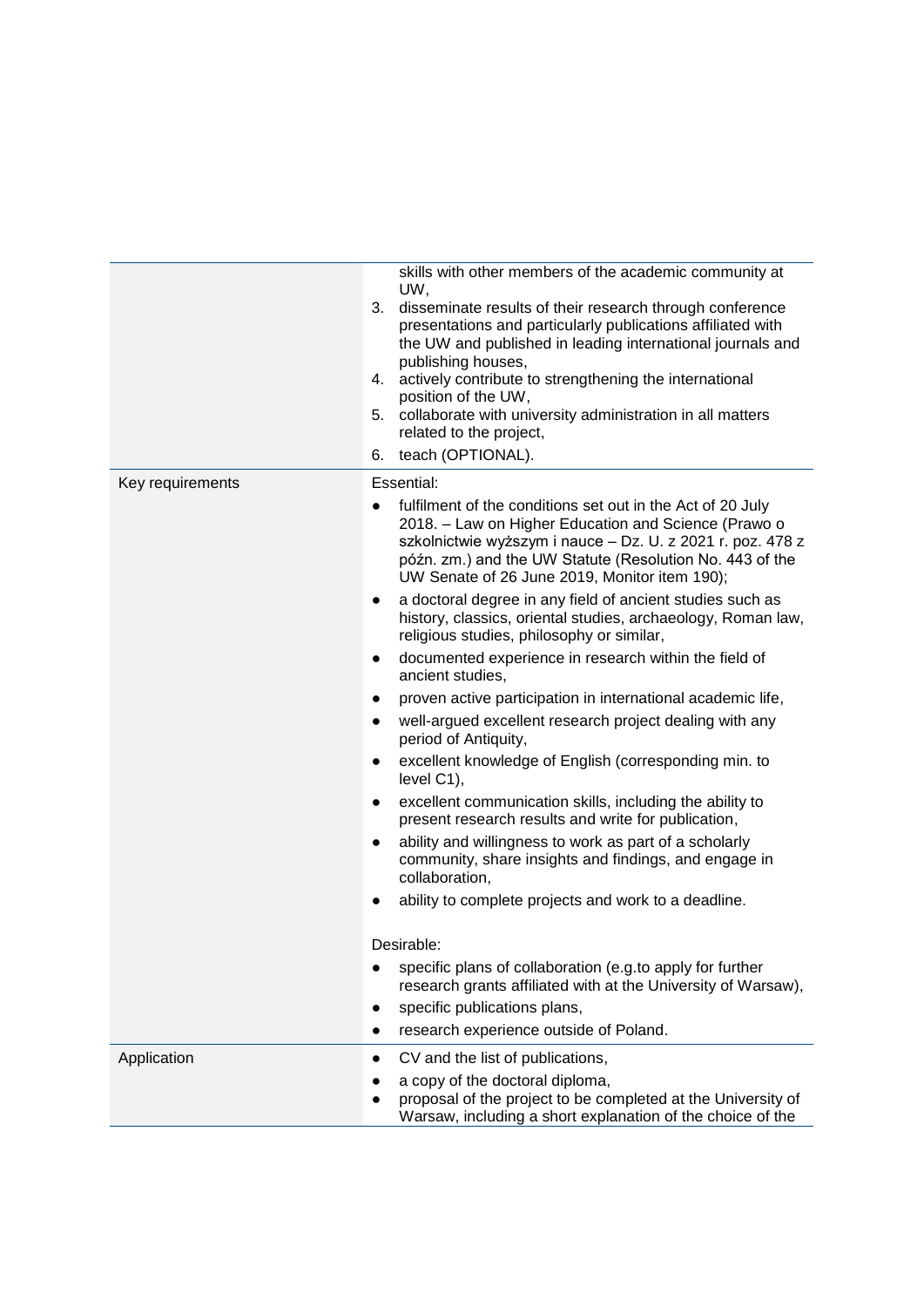|                                        | University of Warsaw as a place of the fellowship (up to<br>2000 words + bibliography),<br>two reference letters to be sent directly to crac@uw.edu.pl<br>$\bullet$<br>signed agreement for the processing of personal data by<br>$\bullet$<br>the University of Warsaw, which is attached to this call,<br>declaration that they have read and accepted the rules of<br>$\bullet$<br>the present selection process.<br>All documents must be in English.                                                                                                                                                                                       |
|----------------------------------------|-------------------------------------------------------------------------------------------------------------------------------------------------------------------------------------------------------------------------------------------------------------------------------------------------------------------------------------------------------------------------------------------------------------------------------------------------------------------------------------------------------------------------------------------------------------------------------------------------------------------------------------------------|
| What we offer                          | large, internationally connected and eager to collaborate<br>$\bullet$<br>scholarly community working within the field of ancient<br>studies, supportive and eager to collaborate,<br>possibility to get additional funding for various forms of<br>$\bullet$<br>academic activity such as conferences, sessions on<br>international congresses, publications,<br>office space, good or very good (depending on specific<br>$\bullet$<br>research field) library and especially electronic resources,<br>assistance in applying for further projects,<br>٠<br>standard social security and medical insurance,<br>$\bullet$<br>benefits package. |
| How to apply                           | Please send an e-mail to: crac@uw.edu.pl with the subject<br>line: "CRAC Post-doc"                                                                                                                                                                                                                                                                                                                                                                                                                                                                                                                                                              |
| Selection and recruitment<br>procedure | The call is the first stage of the procedure for recruitment to the<br>position of academic teacher specified in the Statutes of the<br>University of Warsaw, and its positive outcome constitutes the<br>basis for further proceedings. After a preliminary analysis of<br>the submitted applications, the selected candidates will be<br>contacted for further stages of the recruitment procedure.<br>The University of Warsaw reserves the right to cancel the<br>competition without giving any reason.                                                                                                                                    |
| Questions                              | If you have any further questions, please contact<br>crac@uw.edu.pl                                                                                                                                                                                                                                                                                                                                                                                                                                                                                                                                                                             |
| Closing date for applications          | 31 October 2021                                                                                                                                                                                                                                                                                                                                                                                                                                                                                                                                                                                                                                 |
| Notification about the results         | 31 December 2021                                                                                                                                                                                                                                                                                                                                                                                                                                                                                                                                                                                                                                |
| Results will be announced              | by e-mail                                                                                                                                                                                                                                                                                                                                                                                                                                                                                                                                                                                                                                       |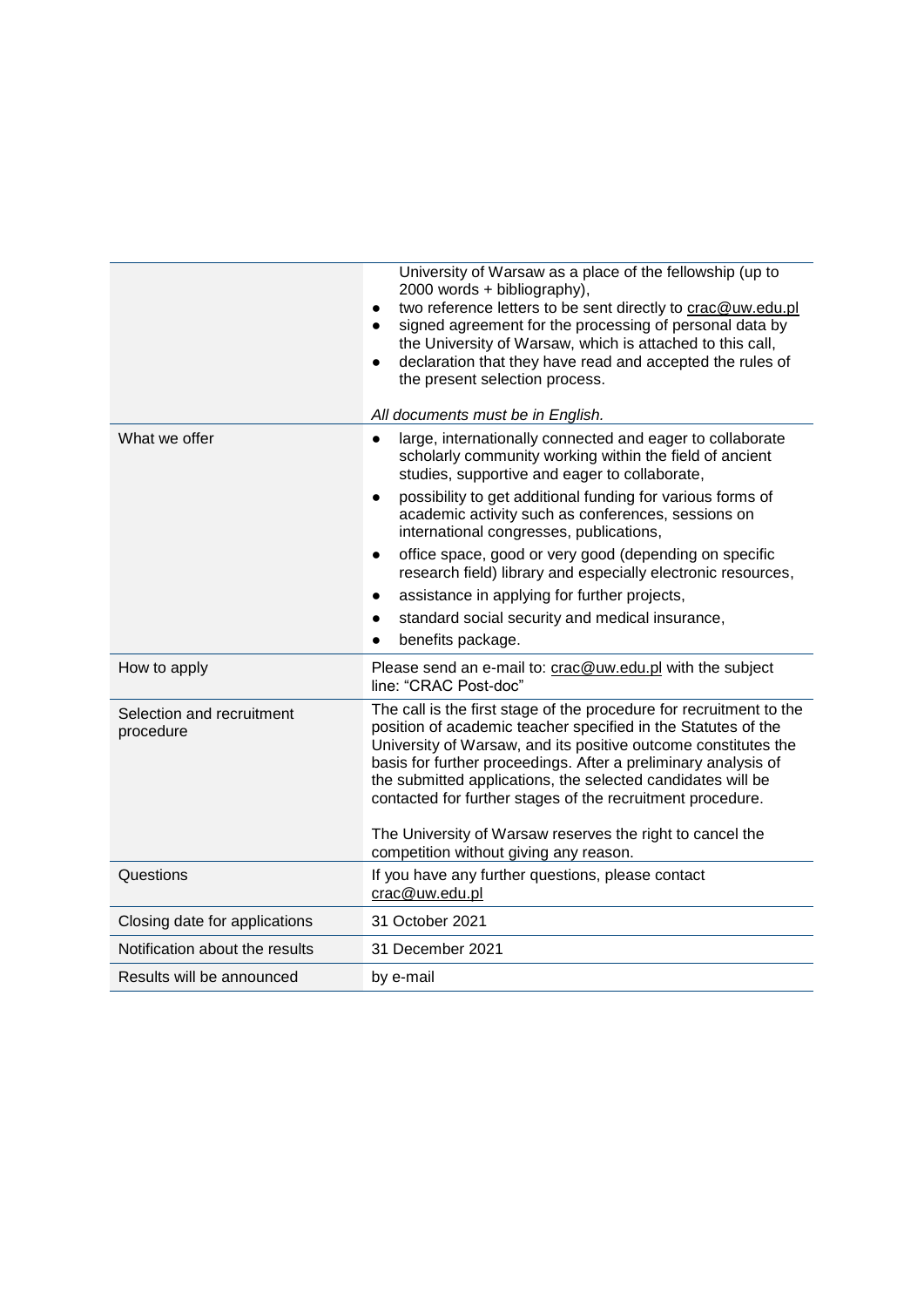



……………………………………………… given and family name

UNIVERSITY

OF WARSAW

## **Information on personal data processing**

## **Controller**

The controller of your personal data, which is processed in connection with employee recruitment, is the University of Warsaw, ul. Krakowskie Przedmieście 26/28, 00-927 Warszawa, as the Employer.

Contact with the controller:

- by traditional mail at: University of Warsaw, ul. Krakowskie Przedmieście 26/28, 00-927 Warszawa (specify the organisational unit to which your letter is addressed);
- by phone: **22 55 20 355**.

## **Data Protection Officer (DPO)**

The controller has a designated Data Protection Officer, whom you may contact via email at iod@adm.uw.edu.pl. You may contact the DPO about all matters relating to the processing of your personal data by the University of Warsaw and in order to exercise your rights in relation to the processing of personal data.

The DPO, however, does not perform other functions, such as handling recruitment procedures, collecting recruitment documents, or providing current information on the recruitment process.

## **Purpose and legal grounds of data processing**

The personal data of candidates for employment shall be processed for recruitment purposes only.

Your personal data shall be processed in the scope indicated by employment law<sup>1</sup> (given name (names) *and family name, date of birth, contact information as provided, education, professional qualifications,*  previous employment) for the purposes of this recruitment process<sup>2</sup>, whereas other data<sup>3</sup> shall be processed based upon your consent, which may take the following wording:

*I agree to the processing of my personal data provided in .... (e.g., CV, cover letter, and other documents submitted) for the recruitment process conducted by the University of Warsaw.*

<sup>3</sup> Art. 6 section 1 letter a of the GDPR.

1

ul. Krakowskie Przedmieście 26/28, PL-00-927 Warszawa office address: ul. Dobra 56/66, pok. 2.68, PL-00-312 Warszawa phone: +48 22 55 24 243 do 247 e-mail: idub@uw.edu.pl inicjatywadoskonalosci.uw.edu.pl

<sup>&</sup>lt;sup>1</sup> Art. 22<sup>1</sup> of the law of June 26, 1974 Labour Code (i.e. Journal of Laws 2019 item 1040 with subsequent changes).

<sup>&</sup>lt;sup>2</sup> Art. 6 section 1 letter b of the Regulation of the European Parliament and the Council (EU) 2016/679 of April 27, 2016 on protection of individual persons with regard to personal data processing and on the free flow of such data, and also repealing Directive 95/46/EC (general regulation on data protection) (Official Journal EU L 119 of 04.05.2016, page 1, with subsequent changes) (hereinafter referred to as the GDPR).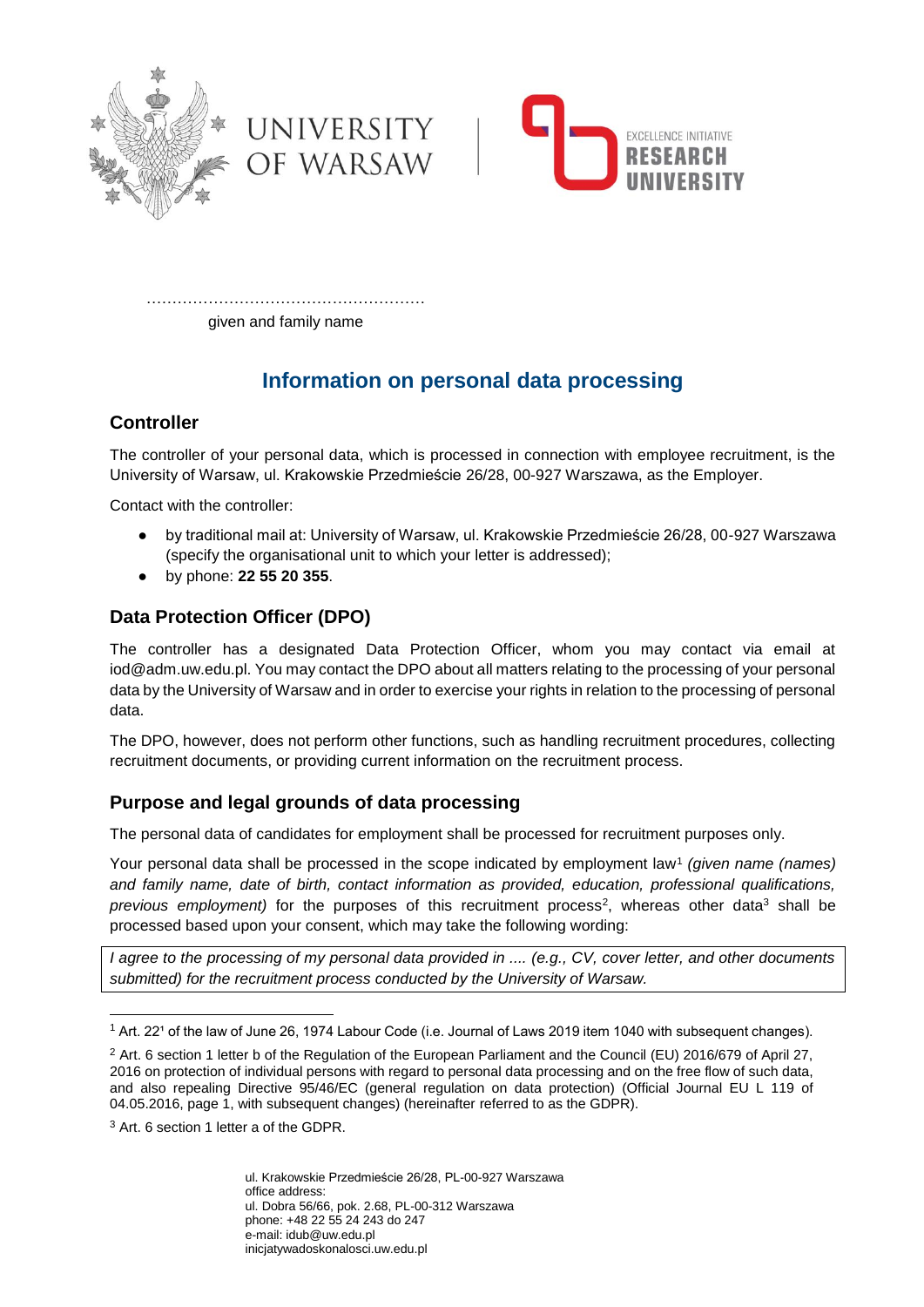If your documents include data as included in Art. 9 section 1 of the GDPR (special categories of personal data), processing shall be possible upon your consent to processing such data<sup>4</sup>, which may take the following wording:

*I agree to the processing of special categories of my personal data, as stated in Art. 9 section 1 of the GDPR, provided in ...................* (e.g., CV, cover letter, and other submitted documents) by the University of *Warsaw for conducting the recruitment process.*

The University of Warsaw will also process your personal data in future recruitment processes upon your consent<sup>5</sup>, which may take the following wording:

*I consent to the processing of my personal data for the purposes of any future recruitment processes at the University of Warsaw, for the period of the next nine months.*

You may revoke all such consents at any time, for example by sending an email to [crac@uw.edu.pl.](mailto:crac@uw.edu.pl)

Be advised that the revocation of your consent does not affect the lawfulness of the processing of personal data, which had been completed upon consent and before its revocation.<sup>6</sup>

#### **Data retention period**

Your personal data collected in this recruitment process shall be stored within the period of up to 5 years from the planned completion of the "Excellence Initiative – Research University" Programme, i.e. until 31.12.2031.

In case you agree to process your data in future recruitments, your data will be used for this purpose for a period of 9 months from the end of recruitment.

#### **Data recipients**

Officers authorized by the Controller shall have access to your personal data, the processing of which is within the scope of their duties.

## **Data transfer outside the European Economic Area (EEA)**

Your personal data shall be disclosed to subjects authorized by law. Your personal data may be also processed by the provider of the G-Suite services for education by the Google Corporation in their data processing centres.<sup>7</sup>

-

<sup>4</sup> Art. 9 section 2 letter a GDPR.

<sup>5</sup> Art. 6 section 1 letter a GDPR.

<sup>6</sup> Art. 7 section 3 GDPR.

<sup>7</sup> https://www.google.com/about/datacenters/inside/locations/index.html